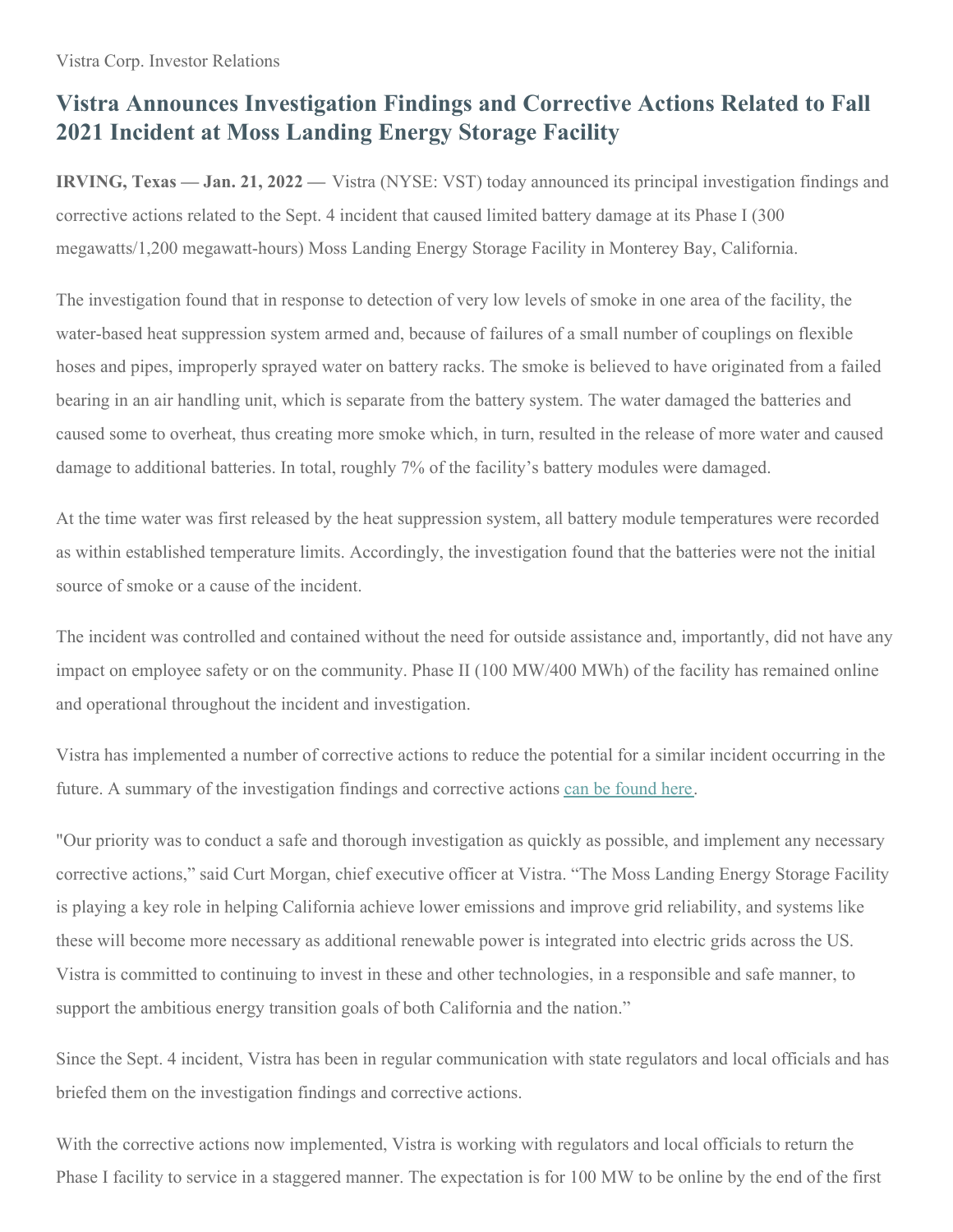quarter in 2022 and the remaining 200 MW returned to service in the second quarter, prior to the all-important summer season when demand for electricity reaches peak levels.

## **About Vistra**

Vistra (NYSE: VST) is a leading Fortune 275 integrated retail electricity and power generation company based in Irving, Texas, providing essential resources for customers, commerce, and communities. Vistra combines an innovative, customer-centric approach to retail with safe, reliable, diverse, and efficient power generation. The company brings its products and services to market in 20 states and the District of Columbia, including six of the seven competitive wholesale markets in the U.S. and markets in Canada and Japan, as well. Serving nearly 4.3 million residential, commercial, and industrial retail customers with electricity and natural gas, Vistra is one of the largest competitive electricity providers in the country and offers over 50 renewable energy plans. The company is also the largest competitive power generator in the U.S. with a capacity of approximately 39,000 megawatts powered by a diverse portfolio, including natural gas, nuclear, solar, and battery energy storage facilities. In addition, Vistra is a large purchaser of wind power. The company owns and operates the 400-MW/1,600-MWh battery energy storage system in Moss Landing, California, the largest of its kind in the world. Vistra is guided by four core principles: we do business the right way, we work as a team, we compete to win, and we care about our stakeholders, including our customers, our communities where we work and live, our employees, and our investors. Learn more about our environmental, social, and governance efforts and read the company's sustainability report at

[https://www.vistracorp.com/sustainability/](https://c212.net/c/link/?t=0&l=en&o=3409519-1&h=3174194752&u=https%3A%2F%2Fwww.vistracorp.com%2Fsustainability%2F&a=https%3A%2F%2Fwww.vistracorp.com%2Fsustainability%2F).

## **Cautionary Note Regarding Forward-Looking Statements**

The information presented herein includes forward-looking statements within the meaning of the Private Securities Litigation Reform Act of 1995. These forward-looking statements, which are based on current expectations, estimates and projections about the industry and markets in which Vistra Corp. ("Vistra") operates and beliefs of and assumptions made by Vistra's management, involve risks and uncertainties, which are difficult to predict and are not guarantees of future performance, that could significantly affect the financial results of Vistra. All statements, other than statements of historical facts, that are presented herein, or i response to questions or otherwise, that address activities, events or developments that may occur in the future, including such matters as activities related to our financial or operational projections, the potential impa of the COVID-19 pandemic on our results of operations, financial condition and cash flows, projected synergy, value lever and net debt targets, capital allocation, capital expenditures, liquidity, projected Adjusted EBITDA to free cash flow conversion rate, dividend policy, business strategy, competitive strengths, goals, future acquisitions or dispositions, development or operation of power generation assets, market and industry developments and the growth of our businesses and operations (often, but not always, through the use of words or phrases, or the negative variations of those words or other comparable words of a future or forwardlooking nature, including, but not limited to: "intends," "plans," "will likely," "unlikely," "believe," "confident", "expect," "seek," "anticipate," "estimate," "continue," "will," "shall," "shall," "could," "could," "may "predict," "project," "forecast," "target," "potential," "goal," "objective," "guidance" and "outlook"),are forward-looking statements. Readers are cautioned not to place undue reliance on forward-looking statements. Although Vistra believes that in making any such forward-looking statement, Vistra's expectations are based on reasonable assumptions, any such forward-looking statement involves uncertainties and risks that could cause results to differ materially from those projected in or implied by any such forward-looking statement, including, but not limited to: (i) adverse changes in general economic or market conditions (including changes in interest rates) or changes in political conditions or federal or state laws and regulations; (ii) the ability of Vistra to execute upon its contemplated strategic, capital allocation, performance, and cost-saving initia